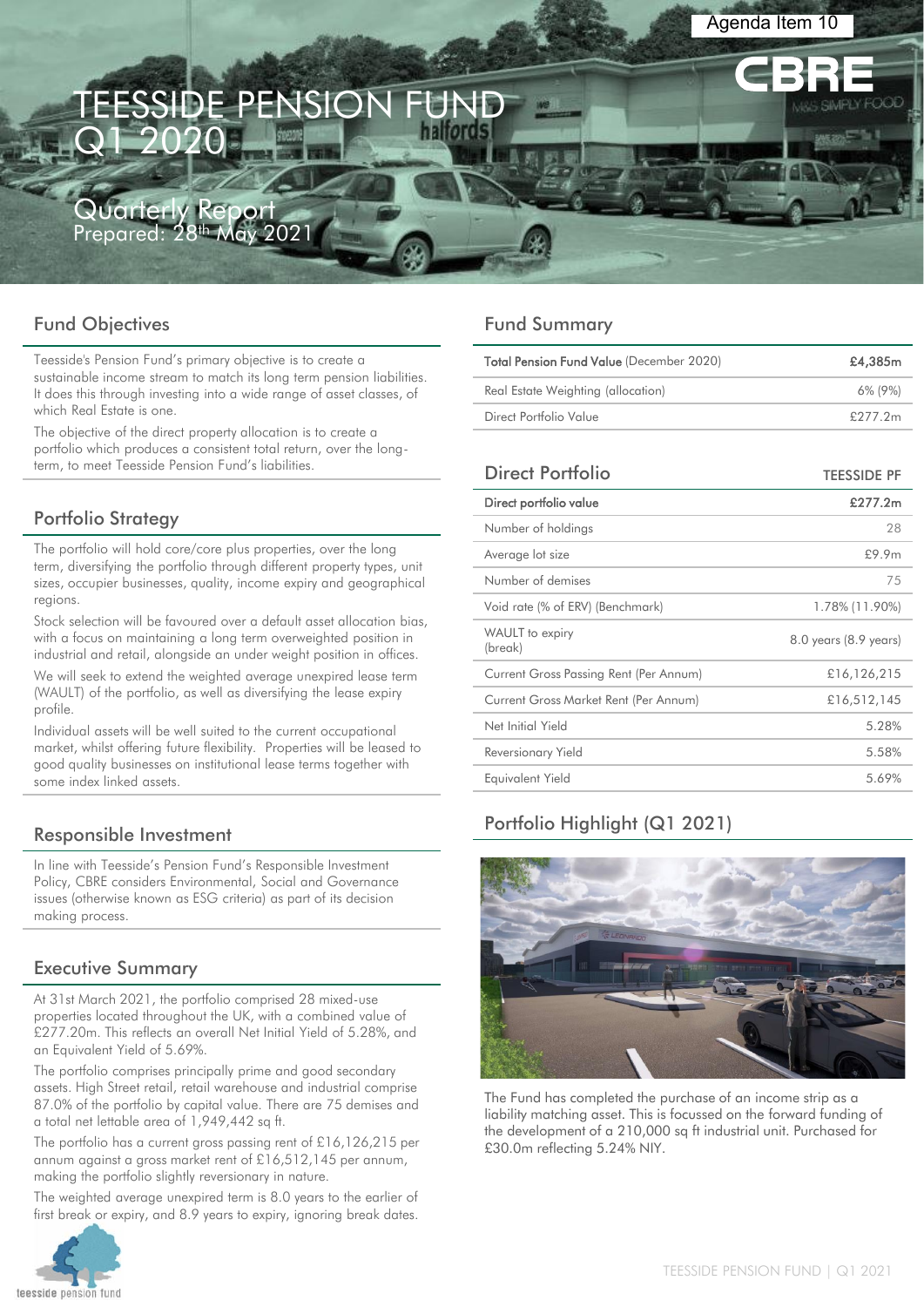### UK Economic Commentary

- Growth of 0.4% in GDP during February reversed some of January's 2.2% fall in activity: a result of the implementation of tougher restrictions in England and Wales. While the outlook is improving and positive the UK economy is sitting around 8% below its pre-Covid level. High frequency leading indicators pointed to continued increases in activity in March, with credit and debit card spending and job advertisements trending notably higher. Coupled with the reopening of schools on 8 March (which will have also boosted activity) we expect Q1's GDP fall to be have been just 2% quarter-on-quarter; a fraction of the 19% quarter-on-quarter fall seen in the first lockdown in Q2 2020.
- First, if all goes well with the vaccine roll-out and the emergence of vaccine-resistant variants does not become an issue, the government's roadmap for relaxing restrictions should remain set: a large part of the economy will have re-opened by mid-May, with the remaining restrictions gone by late June. The UK's economic performance is heavily dependent on consumer-facing service spending and rules relaxation will unlock considerable service spending.
- Second, continued restrictions on spending and travel mean households have accumulated unanticipated savings of around £150bn, or 7% of 2020 UK GDP. This means household spending will be a support to the recovery once restrictions are lifted. However, higher-income households will have saved more and typically have a lower propensity to spend but we do expect some of these savings to be spent.
- Third, the government extended the Job Retention Scheme (furlough) until the autumn, beyond the lifting of restrictions. Because of this we now expect unemployment to peak below 6 per cent, severely reducing joblessness and protecting household incomes that will support the recovery.
- We therefore remain optimistic about the UK outlook for the rest of the year. Taken together, we expect GDP growth of 6% in Q2 and 6.7% for 2021 as a whole. This is considerably higher than our 4.2% forecast for the Euro Area which is wrestling with another wave of Covid-19 infections.

# UK Real Estate Market Commentary

- Year on year total returns for All UK Property fell by -0.8% (-6.7%\* capital return, 6.3%\* income return) for the period Q1 2020 to Q1 2021\*\*. Year on year returns at this level are significantly lower than the 5-year average as the down draft of the pandemic hits performance but especially the Retail sector.
- Quarterly total returns for All UK Property for Q1 2021 recorded 2.1% (0.7% capital return, 1.4% income return).
- Industrials total returns were 5.8% over Q1 2021 (4.6% capital return, 1.1% income return).
- Rental values for All UK Property increased by 0.1% over the first quarter of 2021. This figure was largely pulled up by the 1.4% rise in values in the Industrial sector. Office sector rents rose marginally at 0.2% over the quarter while Retail rents fell -1.0%.
- The investment market for UK commercial real estate reached volumes of £10.9bn in Q1 2021. Investment totals were similar to the same period last year (c. £10bn) if large £500m+ transactions are excluded from the quarterly volumes. This brings the 12-month rolling total to £39.2bn, the lowest level since 2013 Q1.
- International investors were responsible for over half the capital invested into UK commercial real estate in  $\mathbb{Q}$ 1, above the 10year quarterly average of 43%. The easing of global travel restrictions boosted international investment from 32% in Q2 and Q3 2020, to 52% in 2020 Q4 and 2021 Q1.
- Office investment volumes were £2.3bn in 2021 Q1. This brought the 12-month rolling total to £11.8bn, nearly half the fiveyear average of £21.6bn. Central London office transactions totalled £1.3bn in Q1, bringing volumes for the last 12 months to £7.2bn, the lowest levels since 2009 Q4.
- The industrial sector had another strong quarter, with £3.5bn of deals transacting in Q1. This pushed volumes to £11.2bn over the last 12 months, making it the only sector with volumes above the five-year average (£8.3bn).
- Retail saw just over £1.0bn in transactions in  $Q1$ , which was similar to volumes seen in 2020  $Q1$ .
	- \* Return figures will not always sum due to separate compound calculations

\*\* Based on CBRE Monthly Index, all property total returns March 2021

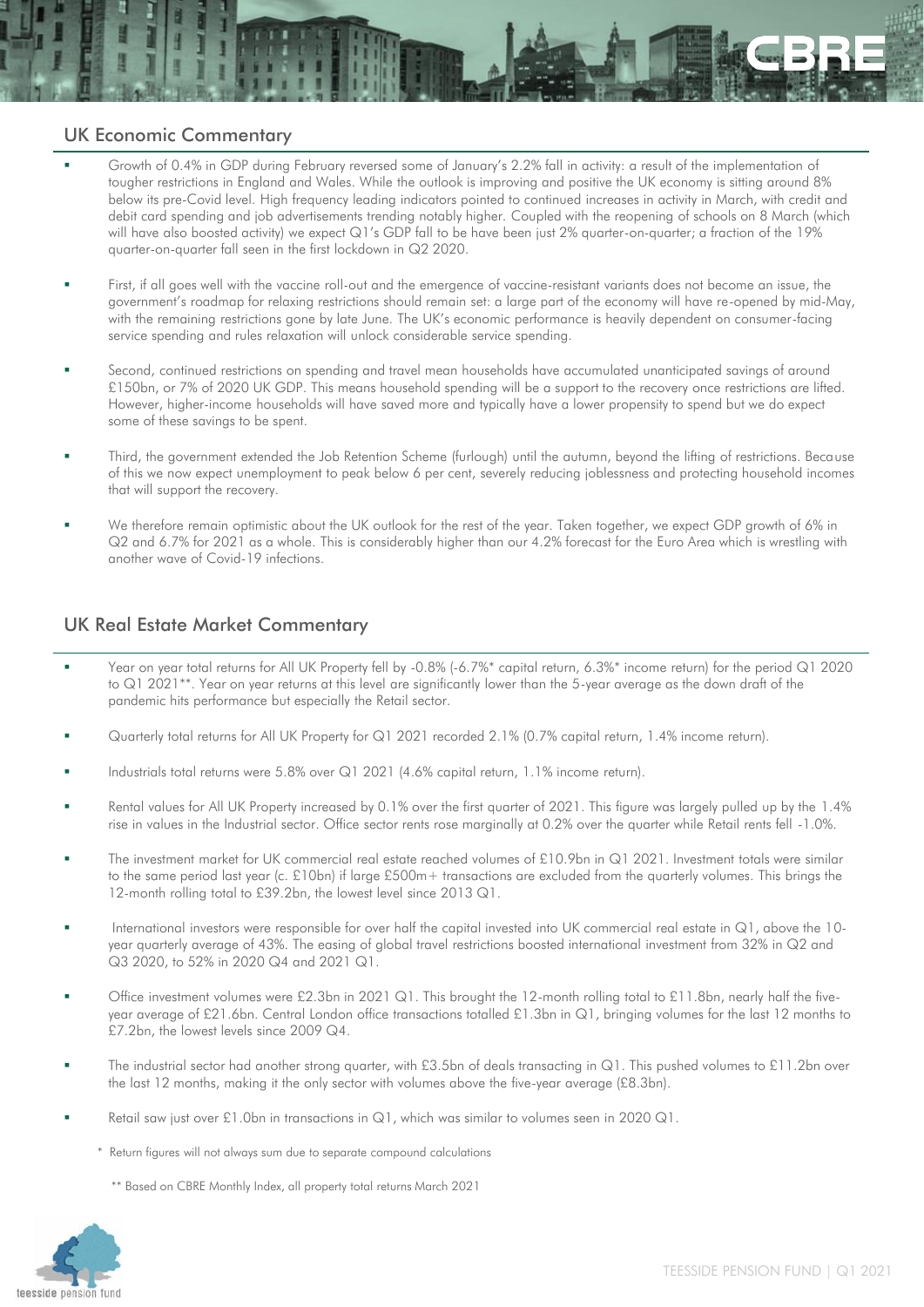#### **Investments**

#### Sales

No sales this period.

#### Acquisitions

The Fund has completed the purchase of an income strip as a liability matching asset. This is focussed on the forward funding of the development of a 210,000 sq ft industrial unit. Purchased for £30.0m reflecting 5.24% NIY. The unit will be let to Leonardo UK Limited on a 35-year lease, with fixed annual uplifts. There is an option to purchase the asset in favour of the tenant at lease expiry.

#### Direct Portfolio Analysis

| Top Ten Holdings (by Value) |                                 |                    |             |                       |  |  |  |
|-----------------------------|---------------------------------|--------------------|-------------|-----------------------|--|--|--|
| No.                         | Asset                           | Sector             | Value       | % of Direct Portfolio |  |  |  |
|                             | <b>THORNE - Capitol Park</b>    | Industrial         | £30,350,000 | 10.9%                 |  |  |  |
| 2                           | GATESHEAD - Team Valley         | Industrial         | £20,500,000 | 7.4%                  |  |  |  |
| 3                           | BIRMINGHAM - Bromford Central   | Industrial         | £18,150,000 | 6.5%                  |  |  |  |
| $\overline{4}$              | <b>RUGBY - Valley Park</b>      | Industrial         | £17,250,000 | 6.2%                  |  |  |  |
| 5                           | LUTTERWORTH - Magna Park        | Industrial         | £15,700,000 | 5.7%                  |  |  |  |
| 6                           | STOW-ON-THE-WOLD - Fosse Way    | Supermarkets       | £15,175,000 | 5.5%                  |  |  |  |
| 7                           | EXETER - H&M High Street        | High Street Retail | £13,900,000 | 5.0%                  |  |  |  |
| 8                           | PARK ROYAL - Minerva Road       | Industrial         | £13,600,000 | 4.9%                  |  |  |  |
| 9                           | SWADLINCOTE - WILLIAM NADIN WAY | Industrial         | £12,650,000 | 4.6%                  |  |  |  |
| 10                          | PARK ROYAL - Coronation Road    | Industrial         | £11,700,000 | 4.2%                  |  |  |  |
|                             |                                 | Total              | £168,975,00 | 61%                   |  |  |  |

We will seek to extend the weighted average unexpired lease term (WAULT) of the portfolio, as well as diversifying the lease expiry profile. In addition to recommendations on industrial purchases, we may also recommend alternative and long-let investments that offer good covenants, attractive yields and long unexpired terms; these may include hotels, car showrooms, healthcare, leisure, supermarkets and student housing.

Set against a backdrop of low economic growth, we will seek to make purchases where both occupational and investment supply and demand conditions are strong. This will ensure that purchases are accretive to the portfolio's performance.



#### Sector Allocation (by Value) Geographical Allocation (by Value)



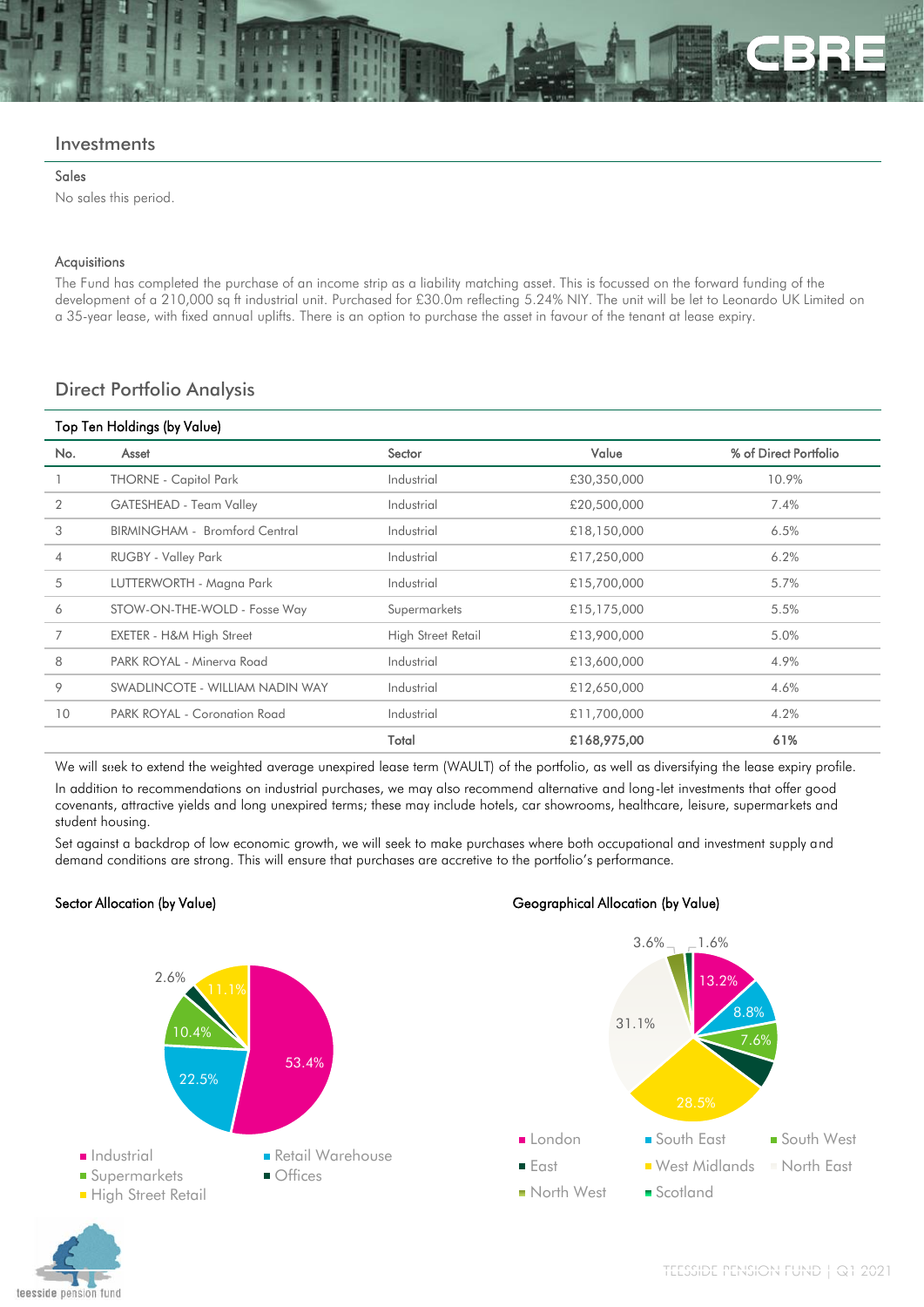# Direct Portfolio Analysis (continued)

#### Top Ten Tenants (by Contracted Income)

The portfolio currently has 75 different demises let to 69 tenants. The largest tenant is Omega Plc which accounts for c.8% of the annual contracted income. Experian currently lists Omega as representing a "Very Low Risk" of business failure.

As a significant portion of the portfolio income will be from the top ten tenants, we will monitor their covenant strength and flag any potential issues. This is particularly relevant at the current time as the Covid-19 pandemic is putting increased pressure on all businesses. Our most recent assessment shows that all of these tenants are classed as having a "low risk" of business failure.

#### Top Ten Tenants (by Contracted Rent)

| #               | Tenant                          | Sector       | <b>Number of Leases</b> | <b>Gross Contracted Rent</b> | % of Portfolio Rent | <b>Risk Rating (Experian)</b> |
|-----------------|---------------------------------|--------------|-------------------------|------------------------------|---------------------|-------------------------------|
|                 | Omega Plc                       | Industrial   |                         | £1,413,690                   | 8.42%               | Very Low Risk                 |
| $\overline{2}$  | Royal Mail Group<br>Limited     | Industrial   |                         | £1,040,000                   | 6.19%               | Very Low Risk                 |
| 3               | B&Q plc                         | Retail       | $\overline{2}$          | £997,000                     | 5.94%               | Very Low Risk                 |
| 4               | <b>DHL Supply Chain</b><br>Ltd. | Industrial   |                         | £868,635                     | 5.17%               | Very Low Risk                 |
| 5               | <b>Brunel Healthcare</b>        | Industrial   |                         | £843,761                     | 5.03%               | Very Low Risk                 |
| 6               | Libra Textiles                  | Retail       |                         | £762,500                     | 4.54%               | Very Low Risk                 |
| $\overline{ }$  | <b>ASDA Stores</b><br>Limited   | Industrial   |                         | £755,000                     | 4.50%               | Very Low Risk                 |
| 8               | H&M                             | Industrial   |                         | £740,000                     | 4.41%               | Very Low Risk                 |
| 9               | Tesco Stores<br>Limited         | Supermarkets |                         | £713,853                     | 4.25%               | Very Low Risk                 |
| 10 <sup>°</sup> | Matalan Retail<br>Limited       | Retail       |                         | £500,000                     | 2.98%               | Very Low Risk                 |
|                 |                                 |              | Total                   | £8,634,439                   | 51%                 |                               |

#### Key Expiries / Income Risk

There is a focus to mitigate against lease expiry risk, by either purchasing properties where the lease expiry profile does not match that of the portfolio, or through active asset management. The below graph identifies the years where more than 10% of the portfolio income is due to expire.



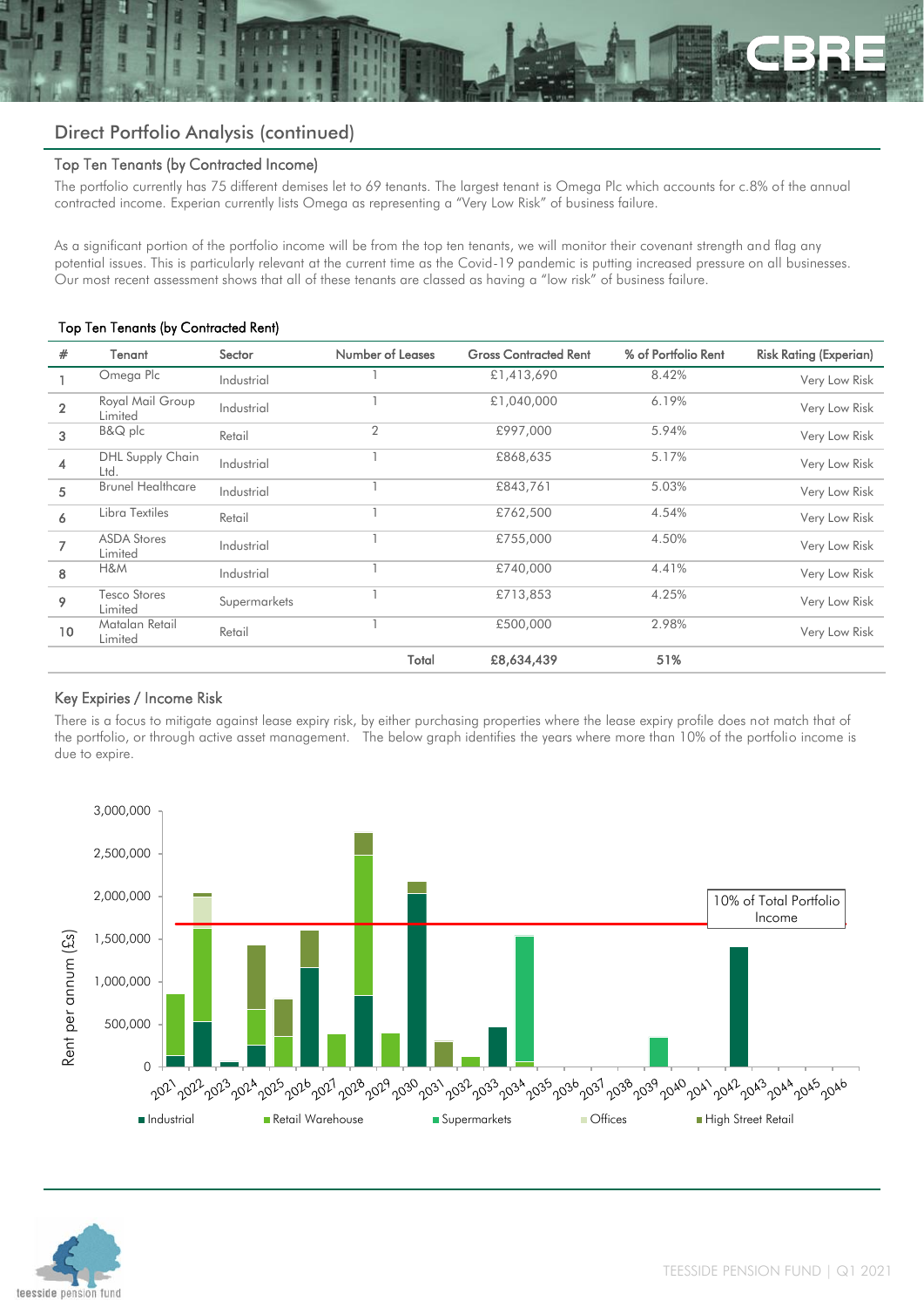

#### Investment Management Update

We continue to seek long-let institutional stock in a range of sectors, primarily industrial, retail warehousing and supermarket sectors to deliver the secure index linked income streams identified within the Funds strategy. Whilst many of these have not progressed quickly we are optimistic that we may gain traction over the next few weeks as investors begin to consider their strategies and start making decisions. TPF's requirement has been articulated to the market and we are still receiving a substantial number of investment ideas each week.

#### Asset Management Update

#### Halfords, Congleton – May 2021

The Fund completed a 5-year reversionary lease with Halfords at a rent of £79,650 per annum, including a tenant only break option on the 3<sup>rd</sup> anniversary of the reversionary lease.

#### Speedy Assets, Park Royal – May 2021

A new 10-year lease with Speedy Assets has been completed reflecting a rent of £310,700 per annum, an uplift in rent passing of 27%. The lease does not benefit from any rent free and will include a tenant only break option on the 5<sup>th</sup> anniversary.

#### Acre Road, Reading – March 2021

Terms have been agreed with Active PCB, an existing occupier of Unit C on the estate, to take a new 10-year lease on both Unit B and Unit C.

#### Lutterworth, Magna Park – February 2021

A new 10-year reversionary lease has been completed with ASDA, the sitting tenant, at a rent of £755,000 pax, an increase of 14%. This Lease completed 12<sup>th</sup> February 2021.

#### Bromford Central, Birmingham – February 2021

The Fund completed a new 10-year lease on Unit 4 of the estate, with a tenant only break in the  $5<sup>th</sup>$  anniversary of the Lease. Agreed at a rent of £110,461 pax, in-line with the current unit valuation.

#### Unit 1, Cirencester – December 2020

Terms have been agreed with a gym operator to occupy the vacant unit at Cirencester Retail Park. The lease is for a 15 year term with a tenant break option on the 10th anniversary. Solicitors are currently appointed to complete the letting.

#### Portfolio Arrears Update

|                                                  |                                 |                            | <b>Targets</b>                                            | 92.00%                           | 96.00%                           | 98.00%                                  | 99.00%                           |                                                                                              |  |
|--------------------------------------------------|---------------------------------|----------------------------|-----------------------------------------------------------|----------------------------------|----------------------------------|-----------------------------------------|----------------------------------|----------------------------------------------------------------------------------------------|--|
|                                                  | Rent Due 29<br><b>September</b> | <b>Collectable</b><br>Rent | <b>Quarter Date</b><br>up to and<br>including<br>25/03/21 | Week 1<br>up to and<br>including | Week 2<br>up to and<br>includina | Week 3<br>up to and<br><i>including</i> | Week 4<br>up to and<br>includina | <b>Payment</b><br>after<br>01/04/2021 08/04/2021 15/04/2021 22/04/2021 22/04/2021 Difference |  |
|                                                  | 4.093.094.53                    | 4.093.094.53               | 2.520.598.41                                              | 142.714.62                       | 78.195.00                        |                                         |                                  | 24.060.10 241.314.00 681.461.63 404.750.77                                                   |  |
| Non Collectable Total                            |                                 | 0.00                       |                                                           |                                  |                                  |                                         |                                  |                                                                                              |  |
| <b>Collections Including</b><br>non collectables |                                 |                            | 61.58%                                                    | 65.07%                           | 66.98%                           | 67.57%                                  | 73.46%                           | 90.11%                                                                                       |  |
| <b>Collections Excluding</b><br>non collectables |                                 |                            | 61.58%                                                    | 65.07%                           | 66.98%                           | 67.57%                                  | 73.46%                           | 90.11%                                                                                       |  |

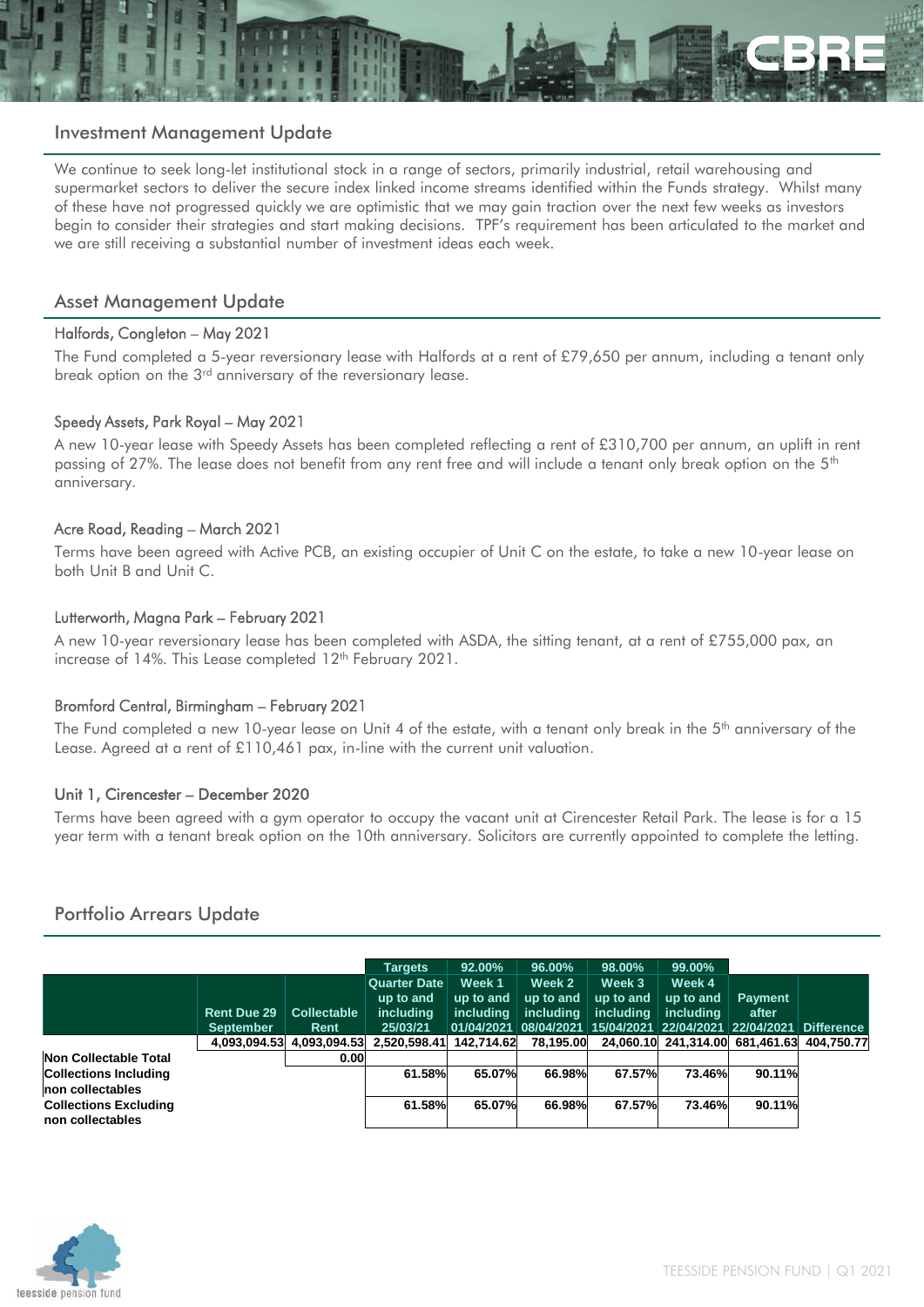

# Portfolio Arrears Update - 28<sup>th</sup> May 2021

The rent collection across the entire portfolio in the previous three quarters has reflected the following.

March 2021 – 90.1% December 2020 – 88.4% September 2020- 95.1%

#### The total Collectable Arrears on the entire portfolio is £1,531,781 as at 28th May.

#### The Collectable Arrears exclude the following:

Tenants that are insolvent (99p Stores Limited at Cirencester, Laura Ashley Ltd at Congleton, Homestyle Group Operations Ltd at Congleton) and also tenants that have overall credit balances on their accounts.

Below, is a summary of the top six tenants with the greatest arrears, which account for 76.5% (£1,171,161) of the total arrears:

River Island Clothing Co. Limited (Lincoln) – Total arrears of £332,453 (21.7% of the collectable arrears). A new lease backdated lease is being finalised to River Island Fashion Limited, due to commence on 7 July 2020. This will see most of the arrears cleared.

Halcyon Fine Art Group Holding Limited (Park Royal) – Total arrears of £305,902 (20.0% of the collectable arrears). Most of these arrears relate to a back dated rent review increase going back to 2018, albeit they have not yet paid their December quarter's rent. A 50% rent concession is being agreed for the December 2020 and March 2021 due to assist with Covid-trading issues. The tenant has paid £258,000 and agreed they will pay the arrears off at £50,000 per week.

Nuffield Health (Guildford) – Total arrears of £219,949 (14.4% of the collectable arrears). This tenant was granted a onequarter rent concession for the March 2020 quarter. Their arrears relates mainly to the June 2020 quarter rent to which they have made no payment towards and the December quarter rent where they have only paid one third's instalment. There are also some insurance and head landlord service charges outstanding. Discussions with the tenant have been initiated.

Matalan Retail Limited (Northwich) – Total arrears of £157,844 (10.3% of the collectable arrears). These arrears relate mainly to the March 2021 quarter's rent and annual insurance premium, to which Matalan have made no payments towards. We are continuing to chase. Communications with the tenant are on-going.

Sportsdirect.com Retail Limited (Cirencester) – Total arrears of £155,013 (10.1% of the collectable arrears). This tenant has not been granted any rent concession and the arrears relates to their monthly rent from 28th March 2020 through to 27th June 2021 (15-months), plus service charge and insurance premium. No payments have been received at all since 2nd March 2020. There has been no response from the tenant.

The remaining £560,621 (23.5% of the collectable arrears) of arrears is spread across 56 tenants, ranging from £50,902 to £.01.